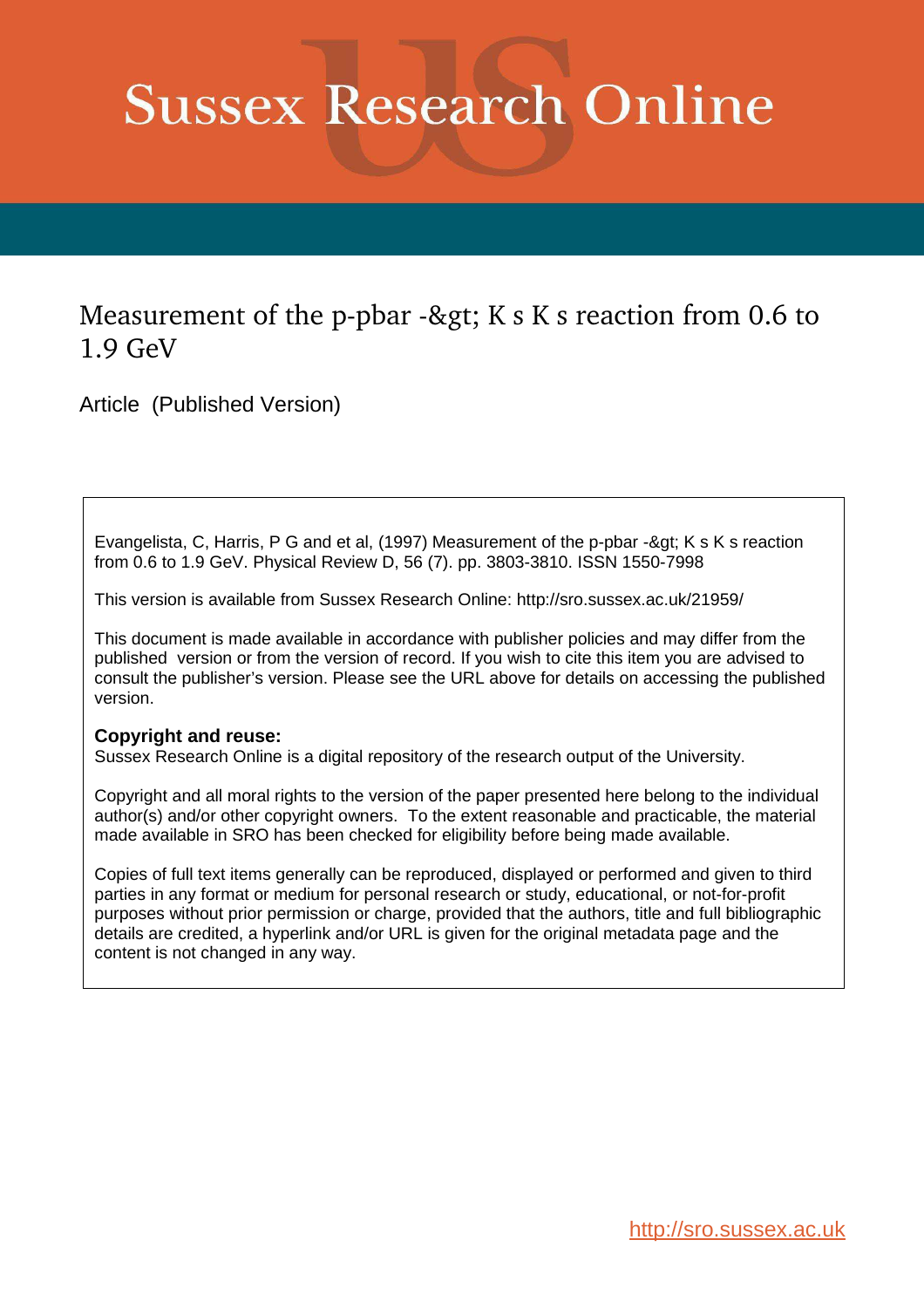### **Measurement of the**  $\bar{p}p \rightarrow K_S K_S$  **reaction from 0.6 to 1.9 GeV/***c*

C. Evangelista and A. Palano *University of Bari and INFN, I-70126 Bari, Italy*

D. Drijard, N. H. Hamann,\* R. T. Jones,<sup>†</sup> B. Mouellic, S. Ohlsson, and J.-M. Perreau *CERN, CH-1211 Geneva, Switzerland*

> W. Eyrich, M. Moosburger, S. Pomp, and F. Stinzing *University of Erlangen-Nu¨rnberg, W-8520 Erlangen, Germany*

H. Fischer, J. Franz, E. Rössle, H. Schmitt, and H. Wirth *University of Freiburg, W-7800 Freiburg, Germany*

A. Buzzo, K. Kirsebom, M. Lo Vetere, M. Macri, M. Marinelli, S. Passaggio, M. G. Pia, A. Pozzo, E. Robutti, and A. Santroni

*University of Genova and INFN, 16132 Genova, Italy*

P. T. Debevec, R. A. Eisenstein, P. G. Harris, D. W. Hertzog, S. A. Hughes, P. E. Reimer,<sup>‡</sup> and J. Ritter *Department of Physics, University of Illinois at Urbana-Champaign, Urbana, Illinois, 61801*

> R. Geyer, K. Kilian, W. Oelert, K. Röhrich, M. Rook, and O. Steinkamp Institut für Kernphysik, Forschungszentrum Jülich, D-5170 Jülich, Germany

> > H. Korsmo and B. Stugu *University of Oslo, N-0316 Oslo, Norway*

> > > T. Johansson

*Uppsala University, S-75121 Uppsala, Sweden* (Received 15 May 1997; revised manuscript received 26 June 1997)

The  $\bar{p}p \rightarrow K_S K_S \rightarrow 4\pi^{\pm}$  cross section was measured at incident antiproton momenta between 0.6 and 1.9 GeV/*c* using the CERN Low Energy Antiproton Ring. This investigation was part of a systematic study of in-flight antiproton-proton annihilations into two-neutral-meson final states in a search for hadronic resonances. A coarse scan of the  $\bar{p}p \rightarrow K_S K_S$  cross section as a function of center-of-mass energy between 1.964 and 2.395 GeV/ $c^2$  and a fine scan of the region surrounding the  $\xi(2220)$  are presented. Upper limits on the product branching ratio  $B(\xi \rightarrow \overline{p}p) \times B(\xi \rightarrow K_S K_S)$  are determined for a wide range of mass and width assumptions based on the nonobservation of the  $\zeta(2220)$ . A rise in the  $\bar{p}p \rightarrow K_S K_S$  cross section is observed near 2.15 GeV/  $c^2$ , which is consistent with the  $f_2(2150)$  resonance. [S0556-2821(97)06919-1]

PACS number(s):  $13.75$ . - n,  $14.40$ . - n,  $25.43$ . + t

#### **I. INTRODUCTION**

Quantum chromodynamics (QCD) has been very successful in describing the strong interaction at high energies. Within the framework of QCD, hadrons are composed of colored quarks  $(q)$ , antiquarks  $(\bar{q})$ , and gluons  $(g)$  bound together into color neutral states. The experimentally observed families of bound states can be grouped and described in the framework of the naive quark model in which only three-quark ( $qqq$ ) and quark-antiquark ( $q\bar{q}$ ) constructions are used. The fact that gluons as well as quarks carry color charge in QCD means that they should appear along with quarks as valence particles in hadronic wave functions. QCD calculations on the lattice support the existence of states with valence glue and predict their masses with increasing reliability  $[1]$ . The experimental discovery of the glueball spectrum would greatly increase our understanding of the strong force at the hadronic scale  $[2]$ .

While no gluonic state has been conclusively identified, several strong candidates exist. Good arguments have been made that one or both of the  $f_0(1500)$  and the  $f_J(1700)$ states might be a scalar gluonic state or at least mixed with such a state  $[3]$ . At higher mass, the flavor-neutral decay pattern and narrow width of the  $f_J(2220)$ , also known as the  $\xi(2220)$ , have led to its identification as a possible tensor glueball [4]. Additionally, arguments have been made in support of the gluonic nature of the three broad tensor  $``g_T$ states'' at masses of 2.010, 2.300, and 2.340 GeV  $[5]$ .

<sup>\*</sup>Deceased.

<sup>†</sup>Present address: Univeristy of Connecticut, Storrs, CT 06268.

<sup>‡</sup>Present address: Los Alamos National Laboratory, Los Alamos, NM 87545.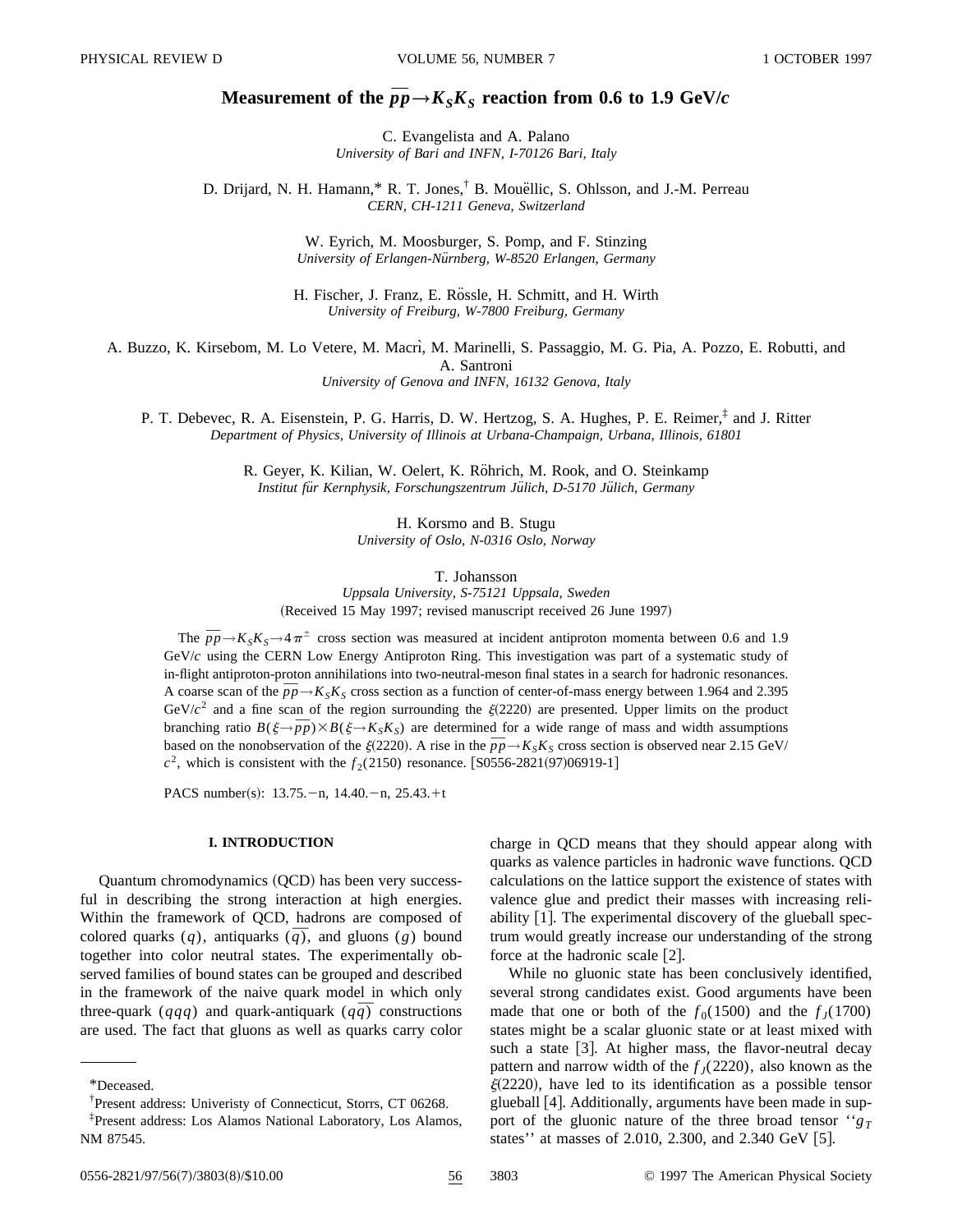The Jetset experiment was designed to search for such states by measuring the energy dependence of the total and differential cross sections of proton-antiproton annihilations into exclusive two-meson final states. The  $\phi\phi$ ,  $K_S K_S$ , and  $\eta\eta$  final states were emphasized because of their suggested sensitivity to specific candidate resonances and their expected small nonresonant cross sections. Incident antiproton momenta from 0.6 to 1.9 GeV/ $c$  (1.964 to 2.395 GeV/ $c^2$  in center-of-mass energy) were used. The choices of momenta provided both a broad scan of the entire energy region available at the CERN Low Energy Antiproton Ring (LEAR), as well as a more focused study in the vicinity of the  $\xi(2220)$ state.

The  $\xi(2220)$  was first reported by the Mark III collaboration in radiative  $J/\psi$  decays [6]. It appeared as a very narrow structure with a mass of 2.231  $GeV/c^2$  and a width of 0.020 GeV/ $c^2$  in the reconstructed mass spectra of  $K^+K^-$  and  $K_S K_S$  from the decays  $J/\psi \rightarrow \gamma K^+ K^-$  and  $J/\psi \rightarrow \gamma K_S K_S$ . The quantum numbers allowed for this state are  $J^{PC} = (even)^{++}$ . More recently, the BES experiment re- $J^2 = ($  even)  $\cdot \cdot$ . More recently, the BES experiment reported [7] seeing the  $\xi(2220)$  not only in  $K\overline{K}$  decays but also in nonstrange  $J/\psi \rightarrow \gamma \pi \pi$  and  $J/\psi \rightarrow \gamma \bar{p}p$  channels. In this context a measurement of the  $\bar{p}p \rightarrow K_S K_S$  cross section in the region of the  $\xi(2220)$  is of particular interest since both entrance and exit channels have been observed to couple to this state. A similar measurement has also been reported by the PS185 Collaboration at LEAR  $[8]$ . In combination, these two experiments place strict limits on the production of the  $\xi(2220)$  in this channel. Additional motivation for the experiment is drawn from the reported resonances in the  $\phi\phi$  system at Brookhaven National Laboratory  $[5]$  in the reaction  $\pi^- p \rightarrow n \phi \phi$  and from the fact that data on the meson spectrum from  $\bar{p}p$  in-flight annihilations are comparatively scarce.

#### **II. EXPERIMENT**

Data were collected using a nonmagnetic detector constructed around a hydrogen gas jet target installed in one of the straight sections of LEAR. The detector was divided into a forward endcap covering the region from 9° to 45° and a barrel sector covering 45° to 135°. Each region consisted of the following components: inner trigger scintillators, straw tracking chambers, silicon  $dE/dx$  pads, threshold Cerenkov counters, three layers of outer scintillators, and an electromagnetic calorimeter. A schematic view of the detector is shown in Fig. 1. More detailed descriptions of the detector may be found elsewhere  $[9,10]$ . The hydrogen gas jet target had a density of up to  $5 \times 10^{12}$  atoms/cm<sup>2</sup> at the beam intersection. LEAR typically stored between 2.5 and  $3.0 \times 10^{10}$ antiprotons. With a revolution frequency of approximately 3.2 MHz at a momentum of  $1.5 \text{ GeV}/c$ , this leads to an instantaneous luminosity of approximately  $4 \times 10^{29}$  $\text{cm}^{-2} \text{ s}^{-1}$ . The fractional momentum uncertainty was less than 0.1% or approximately 0.5 MeV in center-of-mass energy.

The prominent feature of  $\bar{p}p \rightarrow K_S K_S \rightarrow 4\pi^{\pm}$  events is the relatively long lived  $K<sub>S</sub>$ , which has a mean lifetime  $\tau$  of 0.089 26 ns, or  $c\tau = 2.676$  cm [11]. This allowed the  $K_s$ mesons to travel a macroscopic distance before decaying.



FIG. 1. Schematic view of the Jetset detector with a  $K_S K_S$  event superimposed.

This feature was exploited to detect and identify  $K_S K_S$ events. The tracks made by the charged pions from the  $K<sub>S</sub>$ decay formed an unmistakable *V* 0 pattern in the detector. The on-line identification of  $K<sub>S</sub>$  event candidates looked for these delayed decays by requiring signals in the outer scintillators and the Cerenkov counters for each of the charged pions while using the inner scintillators that surrounded the interaction region as a veto shield. This ensured that at least the forward-going pair of pions was produced outside of the target region.

Two sets of data with the  $K<sub>S</sub>$  trigger were collected. The first data set consisted of eight evenly spaced momenta between 1.2 and 1.9  $GeV/c$ , referred to as the "coarse scan." The second set of ''fine-scan'' data included seven momenta from 1.39 to 1.48 GeV/*c* in 0.015-GeV/*c* steps, covering the  $\xi(2220)$  mass region. In addition,  $K<sub>S</sub>$  data at 0.61 and 0.85 GeV/*c* were obtained during special calibration runs at the start of the second period.

#### **III. DATA ANALYSIS**

The reconstruction of events depended on the identification of a delayed  $K_S$  decay vertex. Charged-particle tracks were reconstructed based on information from the straw tracking chambers. To form two independent vertices, four tracks were required. An event sample with four or five tracks was examined for vertex combinations. Vertices were divided into two categories: those made of two forward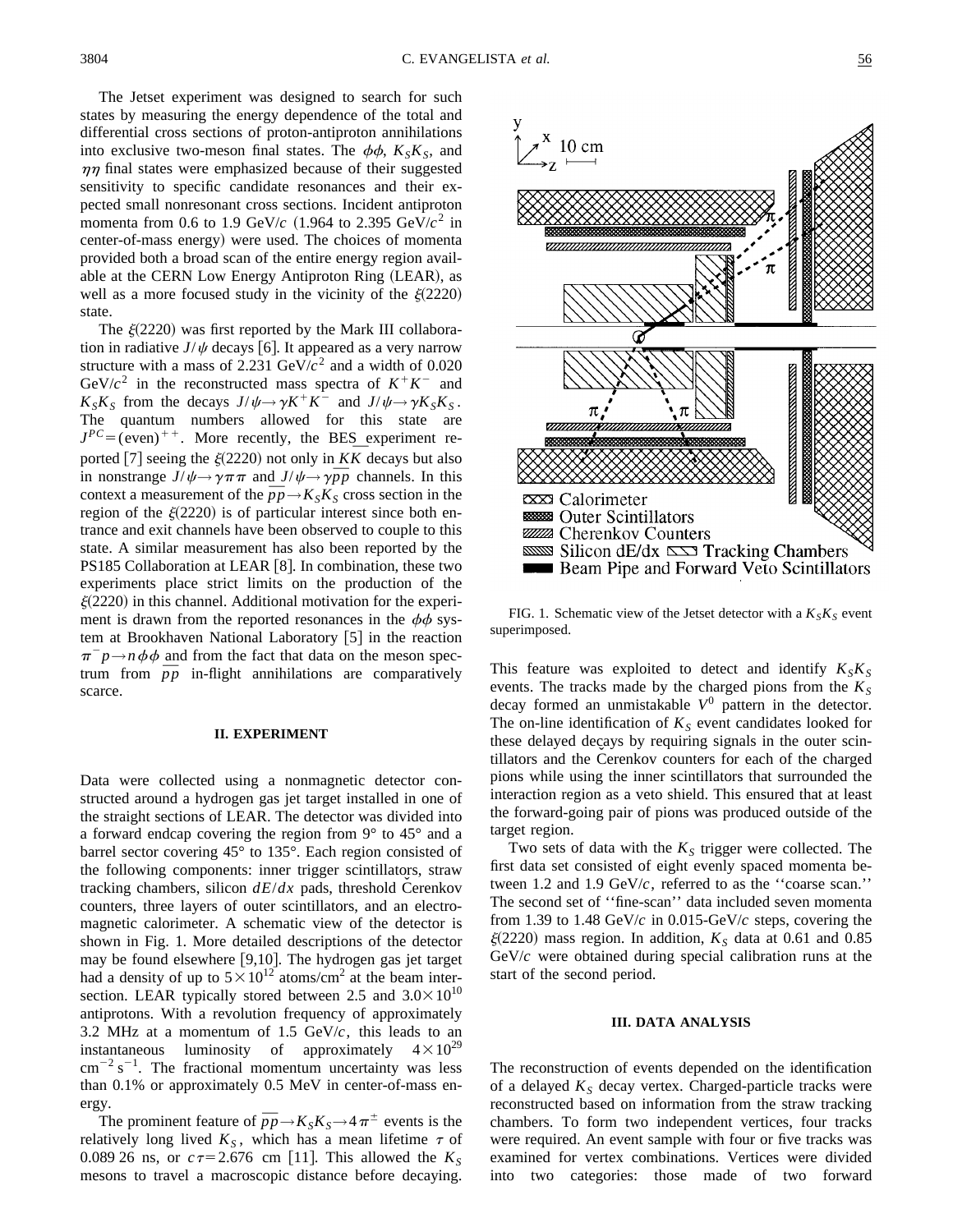

FIG. 2.  $\chi^2$  distributions for data (unshaded, solid line) and Monte Carlo events (shaded, dashed line). The lower and left scales are for the Monte Carlo events and the upper and right scales are for data.

tracks and those made of two barrel tracks.<sup>1</sup> In each event, forward and barrel vertex candidates were made by matching all pairs of forward or barrel tracks. Candidate vertices were removed if the distance of closest approach of the two tracks was greater than 3.06 cm or 5.89 cm for forward and barrel vertices, respectively, or if the plane defined by the two tracks did not contain the target.

The barrel tracker straw wires provided modest  $(1.3 \text{ cm})$ position resolution in the *z* direction through charge division and good (150–500  $\mu$ m) resolution in the orthogonal coordinates (*xy*) from the drift-time information. The latter fact was exploited to make a test of momentum conservation in the *xy* plane of the barrel  $K<sub>S</sub>$  decay vertex by requiring that it is possible to draw a line from the interaction region to the vertex, which extends through the opening of the  $V^0$ . Barrel vertices failing this test were discarded. Once identified, each candidate vertex was geometrically fit. The tracks from the fit vertex were followed outward. If either track passed through an inner scintillator, which should have vetoed the event, the vertex was removed. This eliminated vertices made by random coincidences of tracks that at some point along their trajectories passed the distance of closest approach and other cuts mentioned earlier. Events with less than two independent vertices and events containing photons, identified by the calorimeter, were removed from the event sample.

The momentum of each tracked pion was not directly measured, but was determined through solution of momentum and energy conservation in the event. This solution assumed that the reconstructed tracks were produced by pions and was based on the measured directions of the particles. For each event, up to two solutions could be consistent with the kinematics. Owing to the finite detector resolution, a ''violation'' of energy conservation for a candidate solution was permitted up to  $0.2 \times E_{\text{beam}}$ . Monte Carlo studies verified the placement of this cut. For events with no solutions,



FIG. 3. Goldhaber plot of invariant mass combinations formed from forward and barrel vertices. This plot represents all of the data where a solution has been found with two independent vertices.

either the hypothesis that the tracks were produced by pions was wrong or there were other, unobserved final-state particles in the event. In either case, these events were removed from the event sample.

m the event sample.<br>A least-squares fit to the kinematics of  $\bar{p}p \rightarrow K_S K_S \rightarrow 4 \pi^{\pm}$ was performed for each event having an allowable momentum solution. The kinematic fit provided improved precision for the momenta of the pion tracks and yielded a measure of for the momenta of the pion tracks and yielded a measure of the probability that the event matched the  $\bar{p}p \rightarrow K_S K_S \rightarrow 4\pi^{\pm}$ hypothesis. The  $\chi^2$  distribution is shown in Fig. 2. For both data and Monte Carlo events, the  $\chi^2$  distribution was found to be broader than that expected for an *ideal* least-squares fit with six degrees of freedom. This was not surprising owing to effects such as multiple-scattering and pion interactions. When compared in detail, the Monte Carlo and data  $\chi^2$  distributions have a nearly identical shape, however, with the scale stretched by a factor of 5.5 for the real events. This factor comes from consideration of the additional non-Gaussian uncertainties that are present in the detector but were not included in the simulation. For example, the precision of the positioning of the forward and barrel trackers with respect to one another was worse than the resolution of these devices. Further, the true straw-tracker resolution function had to be described by two Gaussians, one narrow and one broad. In the simulation, only an average was used. Both effects were studied and were found to contribute to the  $\chi^2$ scale difference. The maximum allowed  $\chi^2$  in the final data sample was set to 825, which was large enough so that the scale difference did not affect any of our conclusions beyond the systematic errors we report.

These steps led to the following reduction in the number of events. The fraction of two-vertex candidate events in the raw trigger was 0.045% and 0.079% for the fine- and coarsescan data sets, respectively. This difference is understood and is described later. Of the 6195 fine-scan and 11 442 coarse-scan events that remained, approximately 16% were left once the photon cut was applied. Events with candidate kinematical solutions lowered the sample to approximately 9%. Finally, after the kinematic fitting and  $\chi^2$  cuts were applied 159 fine-scan and 346 coarse-scan events remained. We estimate that approximately 90% of these events were  $\overline{p}p \rightarrow K_S K_S$  events as discussed below.

A plot of the invariant mass for the forward vertex versus that of the barrel<sup>2</sup> is shown in Fig. 3 for events that, when

<sup>&</sup>lt;sup>1</sup>Vertices formed from one forward and one barrel track were not used. The additional acceptance (less than  $10\%$ ) owing to this topology was overwhelmed by the increase in background. No clean extraction of such events was possible.

<sup>&</sup>lt;sup>2</sup>The kinematics of  $\bar{p}p \rightarrow K_S K_S$  forbids events with both vertices in the barrel region or both vertices in the forward region, except in rare instances at the 1.9-GeV/*c* incident momentum setting.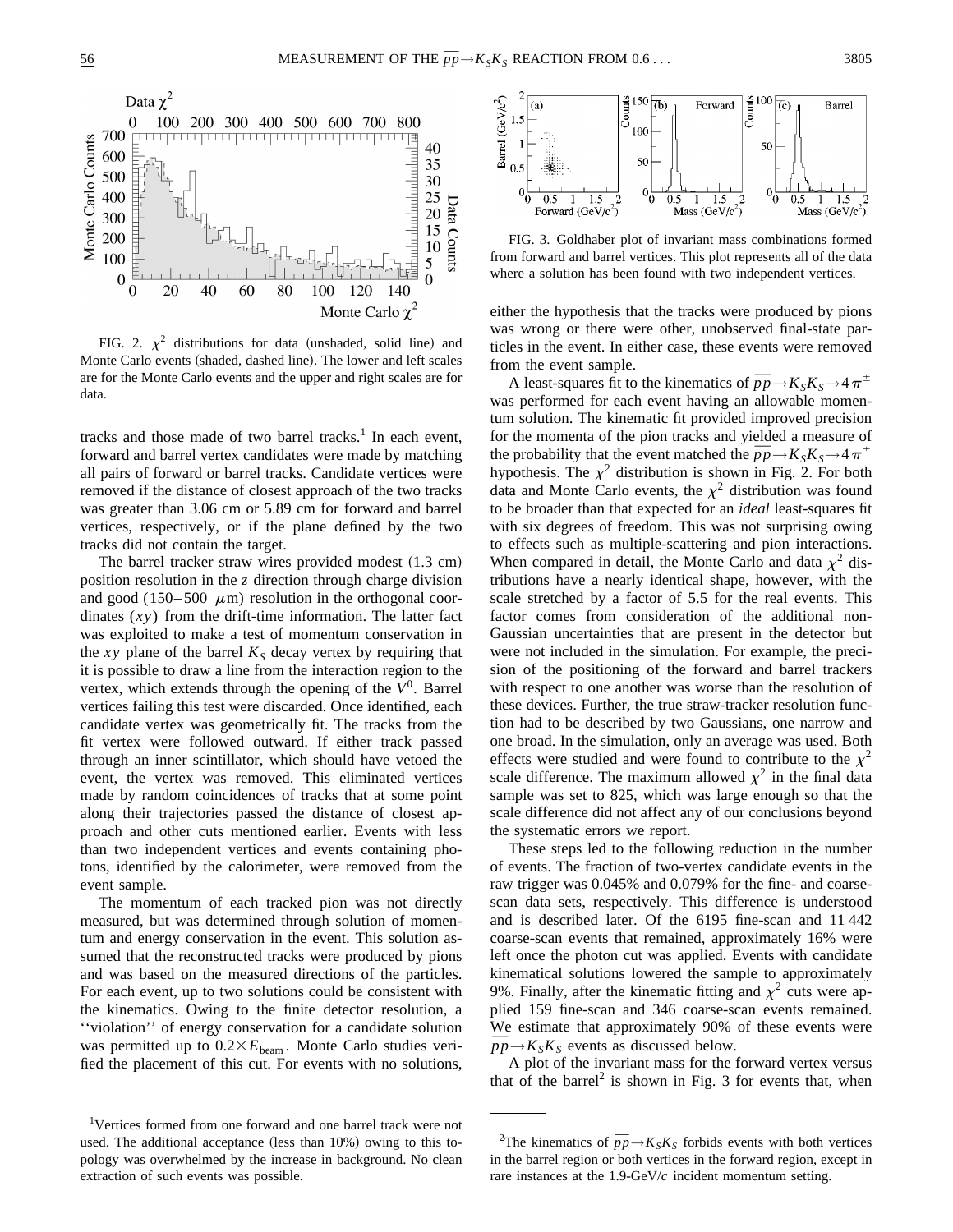processed by the event fitting routine, were found to have an acceptable  $\chi^2$ . The plot is dominated by events in the  $K_S K_S$ mass region. Evidence for a small background contamination can be seen in the regions on the high-mass sides of the peak. The background events are primarily from the The background events are primarily from the  $\bar{p}p \rightarrow K_S K^* \rightarrow K_S K^* \rightarrow K_S K^{\pm} \pi^{\mp}$  reactions and their nonresonant partners, which can easily mimic the channel of interest. These reactions have cross sections from 10 to 100 times larger than the  $\bar{p}p \rightarrow K_S K_S$  cross section [12]. The final states involving neutral  $\pi^0$  are identified and rejected when one or more photons were observed in the calorimeter. Monte Carlo studies of simulated background events processed according to the  $K_S K_S$  hypothesis confirmed that a small number do enter the final sample and that the invariant mass reconstruction for these events is always on the high side of the  $K<sub>S</sub>$  mass as seen in the plot.

The number of background events was estimated by comparing the decay length distribution with the ideal one for true  $K<sub>S</sub>$  decays. The measured decay lengths, converted to a lifetime distribution, should show an exponential decay. Any deviation from this due to events with charged particles emerging directly from the origin shows up as an excess at very small lifetimes, while the tail of the distribution is unaffected. The background was estimated by fitting the tail of the lifetime distribution and extrapolating into the region where the prompt  $V^0$  decays create an excess. The exact shape of the distribution for the delayed decays was determined by Monte Carlo taking into account the full acceptance of the detector.



FIG. 4. Lifetime distributions for the fine-scan data (points) and Monte Carlo events (histogram) for (a) forward and (b) barrel vertices. The arrow indicates where the ''tail'' began for purposes of the fit.

This method of estimating the number of background events in the sample depends on having a statistically significant number of events in the tail of the lifetime distribution. For this purpose, the data were divided into three groups: the  $(1.6-1.9)$ -GeV/*c* coarse-scan data, the  $(1.2-1.5)$ -GeV/*c* coarse-scan data, and the  $(1.39-1.50)$ -GeV/ $c$  fine-scan data. Even with this division, the statistics in the tail region were limited and a ''binned likelihood'' procedure based on Poisson statistics was used for the fit  $[13]$ . The only parameter varied in this fit was an overall scale factor for the Monte Carlo distributions. Based on this procedure, the event samples contained  $(89.1 \pm 9.3)\%$ ,  $(91.8 \pm 7.2)\%$ , and  $(91.5 \pm 8.9)$ % true  $\bar{p}p \rightarrow K_S K_S$  events for the three samples, respectively. Figure 4 shows the lifetime distributions for the fine-scan data along with a corresponding Monte Carlo dis-

|          | Center                |                          | Monte      |                |                 |
|----------|-----------------------|--------------------------|------------|----------------|-----------------|
| Beam     | of mass               | Integrated               | Carlo      | Number         | Cross           |
| momentum | energy                | luminosity               | acceptance | of             | section         |
| (GeV/c)  | (GeV/c <sup>2</sup> ) | $(nb^{-1})$              | (% )       | events         | $(\mu b)$       |
|          |                       | Coarse scan              |            |                |                 |
| 1.900    | 2.395                 | 3.59                     | 0.31       | 1              | $0.17 \pm 0.17$ |
| 1.800    | 2.360                 | 20.75                    | 0.31       | 41             | $1.21 \pm 0.23$ |
| 1.700    | 2.324                 | 11.17                    | 0.32       | 25             | $1.33 \pm 0.30$ |
| 1.600    | 2.289                 | 19.48                    | 0.33       | 65             | $1.90 \pm 0.31$ |
| 1.500    | 2.254                 | 4.13                     | 0.35       | 9              | $1.22 \pm 0.42$ |
| 1.400    | 2.218                 | 13.71                    | 0.33       | 69             | $2.95 \pm 0.43$ |
| 1.300    | 2.183                 | 16.10                    | 0.33       | 77             | $2.84 \pm 0.40$ |
| 1.200    | 2.149                 | 4.75                     | 0.30       | 59             | $8.16 \pm 1.26$ |
|          |                       | Fine scan                |            |                |                 |
| 1.480    | 2.247                 | 8.62                     | 0.085      | 17             | $1.71 \pm 0.45$ |
| 1.465    | 2.241                 | 6.06                     | 0.092      | 20             | $2.67 \pm 0.66$ |
| 1.450    | 2.236                 | 11.29                    | 0.085      | 29             | $2.17 \pm 0.46$ |
| 1.435    | 2.231                 | 11.57                    | 0.085      | 36             | $2.63 \pm 0.52$ |
| 1.420    | 2.225                 | 11.92                    | 0.092      | 38             | $2.56 \pm 0.49$ |
| 1.405    | 2.220                 | 5.30                     | 0.085      | 15             | $2.44 \pm 0.68$ |
| 1.390    | 2.215                 | 1.49                     | 0.085      | $\overline{4}$ | $2.28 \pm 1.17$ |
|          |                       | <b>Additional Points</b> |            |                |                 |
| 0.850    | 2.033                 | 1.76                     | 0.037      | 7              | $6.04 \pm 2.76$ |
| 0.609    | 1.964                 | 1.03                     | 0.018      | $\overline{2}$ | $6.07 \pm 5.06$ |

TABLE I.  $\bar{p}p \rightarrow K_S K_S$  cross sections. Also listed are the integrated luminosity, the acceptance, the number **of events detected at each energy, and the fraction of those events that are**  $\bar{p}p \rightarrow K_{S}K_{S} \rightarrow 4\pi^{\pm}$  **events.**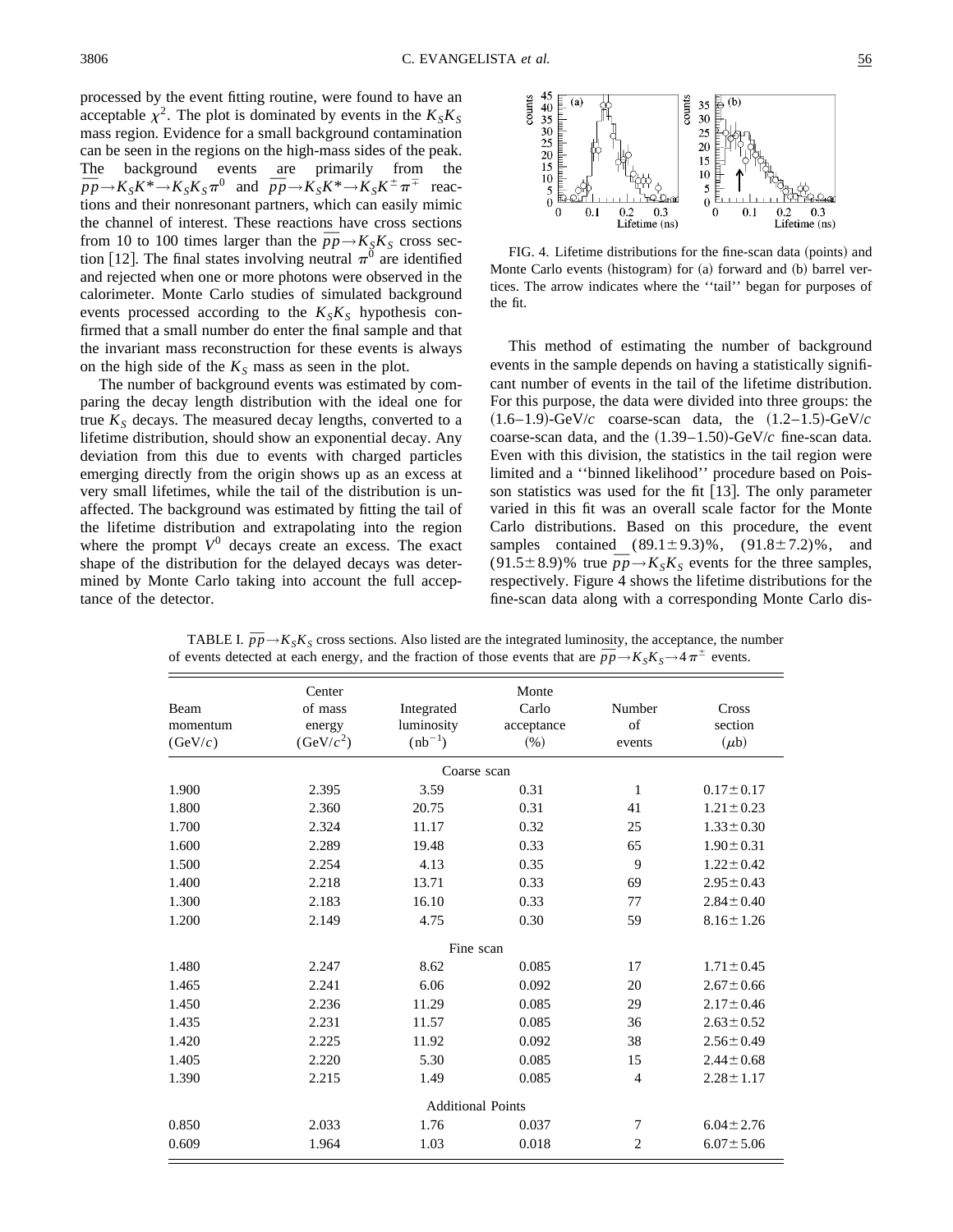tribution that has been scaled by the fitting procedure described.

The Monte Carlo events were generated using the GEANT package from CERN  $[14]$ . The geometry and composition of all detectors and relevant support structures were included in the simulation. Monte Carlo events for the reaction  $\bar{p}p \rightarrow K_{S}K_{S}$  were generated isotropically in cos( $\theta_{c.m.}$ ) and then weighted according to the second-order Legendre polynomial fit reported by the PS185 collaboration for their data obtained near 1.43-GeV/*c* incident antiproton momentum [8]. Since the true  $K_S K_S$  differential cross section rises slightly at forward angles, this procedure resulted in an increase in the inferred total cross section by an average of 4% compared to what would have been obtained assuming a flat differential cross section. The Monte Carlo events passed through the same analysis steps outlined above to determine the overall detector acceptance. Events from relevant background reactions such as  $\bar{p}p \rightarrow K_S K^*$  were also generated with a uniform angular distribution and were studied for feeddown into the  $K_S K_S$  sample.

The integrated luminosity at each momentum setting was determined by continuously measuring the  $\bar{p}p$  elastic differential cross section at 90° in the center-of-mass frame. The absolute cross section for elastic scattering is well established throughout the energy region of interest  $[15]$ . A special trigger, based on pairs of pixels in the forward outer scintillator array, was used to select these events and a separate analysis was performed on this data sample. A comparison of the acceptance-corrected elastic yield to the published cross section provided a measure of the absolute integrated luminosity. An additional 15% uncertainty, not included in the errors on the individual points, exists on the scale of our final cross sections and is common for all of the energy points. This systematic error includes 5% uncertainty on the  $\bar{p}p$  elastic cross sections. The relative energy-point to energy-point integrated luminosity is more precise and was derived not only from the elastic event sample, but also from a combination of trigger scintillator scalers, which were found to be very reliable and stable for the lifetime of the Jetset experiment. The relative luminosity error was found to be approximately 2%.

#### **IV. RESULTS AND DISCUSSION**

The total cross section as a function of the center-of-mass energy was derived by dividing the background-subtracted number of observed events by the integrated luminosity and by the acceptance. The results are listed in Table I and are shown in Fig. 5. The measured cross section is interpreted as the sum of contributions from a smoothly varying, nonresonant production plus any resonances. The exact form of the nonresonant component of the cross section  $\sigma_{nr}$  is not important as it changes only slightly over the region of interest and several functional forms can be used. However, we find it convenient to employ the parametrization of Vandermeulen [16], which recognizes that *NN* annihilations proceed dominantly through two-meson intermediate states. It has the form



FIG. 5. Total cross section for the reaction  $\bar{p}p \rightarrow K_S K_S$ . The solid curve is a fit following the form  $Ap^* \times e^{-Bp^*}$ , excluding the 1.2 GeV/*c* point. The fine-scan data have been adjusted to match the scale of the coarse-scan data by means of a multiplicative factor.

where *A* and *B* are parameters and  $p^*$  is the momentum of the  $K_S$  mesons in the center-of-mass  $p^* = (1/2)\sqrt{s-4m_{K_S}^2}$ . The solid line in Fig. 5 follows this form and fits the data well.

Between the coarse-scan and fine-scan runs, the radiator in the Cerenkov counters was changed from FC72  $[17]$  to water with a corresponding decrease in the threshold  $\beta$  from 0.79*c* to 0.75*c*. This detector was designed to be used as a veto for fast pions  $(\beta > 0.9)$  in a trigger for the reaction veto for fast pions ( $\beta$ >0.9) in a trigger for the reaction  $\bar{p}p \rightarrow 4K^{\pm}$ , which was a primary channel of our experiment. To keep the fraction of false fast-pion vetos low, the discriminator thresholds on these detectors were raised so that  $25-50%$  of the fast charged pions passed through undetected. This change in threshold happened between the coarseand fine-scan runs. The consequence to the  $K_S K_S$  data set was an inefficiency in the trigger for the fine scan. Since the thresholds were comfortably below pion threshold during the coarse scan, we choose to normalize the fine-scan data to the coarse-scan data to establish the final cross-section values. The ratio  $A_{\text{coarse}}/A_{\text{fine}}=0.61\pm0.07$  was used. In the search for narrow resonances in the fine-scan data, this normalization factor does not influence the relative cross-section data, only the scale.

To calculate the differential cross section with sufficient statistics, the data were summed into the three groups mentioned above. These distributions are shown in Fig. 6. The angular acceptance of the detector limited the range of the differential cross section to  $0.3 < \cos(\theta_{\rm cm})$ ,  $0.9$ . In the region of the acceptance, all of the distributions show little structure. A Legendre polynomial fit was not done due to the limited data near  $cos(\theta_{c.m.})=1$ , which is needed in order to include the higher-order terms.

The resonant portion of the cross section, if present, may be described by a Breit-Wigner line shape. If there is no interference between the resonance and the background, then these contributions can be summed. The Breit-Wigner parametrization is given by

$$
\sigma_{BW} = (w_i w_f) \frac{(2J+1)}{(2S_1+1)(2S_2+1)} \frac{4\pi(\hbar c)^2}{s-4m_p^2} \times \frac{\Gamma^2}{(\sqrt{s}-m_{res})^2+\Gamma^2/4}.
$$
 (2)

$$
\sigma_{\rm nr} = A p^* e^{-B p^*},\tag{1}
$$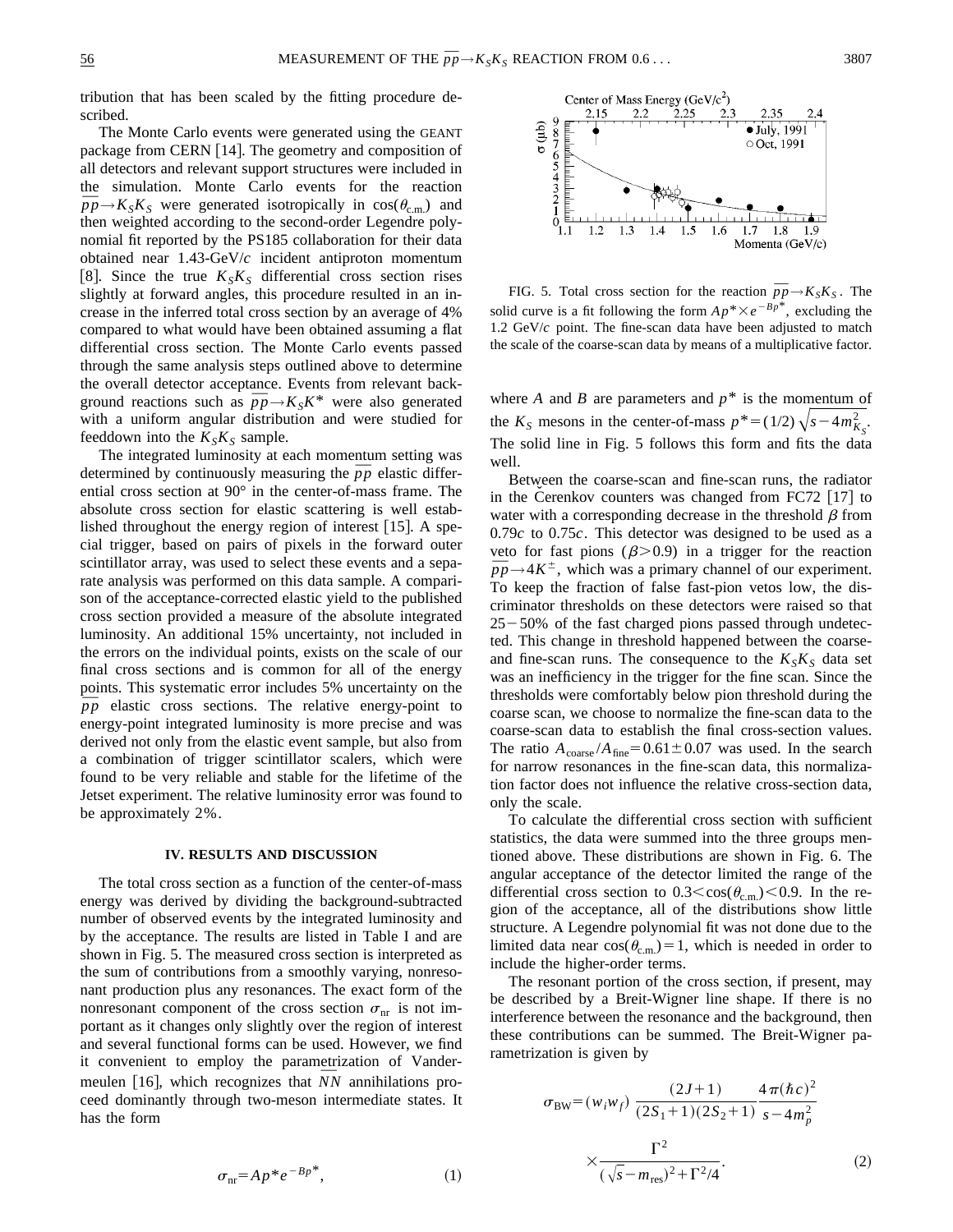

FIG. 6. Differential cross section results for three energy group-FIG. 6. Differential cross section results for three energy group-<br>ings of the reaction  $\bar{p}p \rightarrow K_S K_S$ . The 1.2-, 1.3-, 1.4-, and 1.5-GeV/ *c* data are shown in (a), the fine-scan  $(1.39-1.48)$ -GeV/*c* data are shown in (b), and the 1.6-, 1.7-, 1.8-, and 1.9- $GeV/c$  data are shown in  $(c)$ .

Here  $w_i w_f$  is the double branching ratio  $B(X \rightarrow \overline{p}p)$  $\times B(X \rightarrow K_S K_S)$ . The *S<sub>i</sub>* terms are the spins of the initial proton and antiproton  $(1/2)$  and *J* is the total angular momentum of the resonance, reducing the angular momentum term  $(2J+1)/[(2S_1+1)(2S_2+1)]$  to either 5/4 or 9/4 for  $J=2$  or  $J=4$ . With these parametrizations of the nonresonant and resonant cross sections, the total cross section may be expressed as a function of five parameters: *A* and *B* from Eq. (1) and  $w_i w_f$ ,  $\Gamma$ , and  $m_{res}$  from Eq. (2). To completely describe the data, a sixth parameter was added to renormalize the fine scan to the coarse-scan data.

For fixed mass and width assumptions, the likelihood ratio test was used to place limits on the strength of a possible resonance  $\lfloor 18 \rfloor$ . In this test, an initial likelihood fit was made in which the strength of the resonance was allowed to vary freely. The fit was then repeated with a fixed resonance strength  $(w_i w_f)^*$ . The likelihood ratio is defined as  $\lambda = L^*/L$ , where the likelihood from the initial fit is *L* and the likelihood from the fit with fixed resonance strength is  $L^*$ . The significance of the resonance strength  $(w_i w_f)^*$  can be deduced by noting that the statistic  $-2 \ln \lambda$  follows a  $\chi^2$ distribution with one degree of freedom. The resonance strength was systematically increased and new fits were made until the resonance strength corresponding to a significance 0.05 was found. This strength represents an upper limit on the double branching ratio with confidence of 95% for the particular mass and width that were chosen.

In the region of the  $\xi$ , this procedure was performed for widths in the range from 5 to 40  $MeV/c<sup>2</sup>$  and masses from 2.219 to 2.246  $GeV/c^2$ . The composite results are compiled in Fig.  $7(a)$  in the form of a contour map representing upper limits on the double branching ratio as a function of resonance width and mass. A tensor  $(J=2)$  resonance was assumed. For a  $J=4$  resonance, the upper limit must be multiplied by the factor 5/9 to account for the spin term in Eq.



FIG. 7. Contours of the upper limit on the double branching FIG. *I*. Contours of the upper limit on the double branching<br>ratio  $B(\xi \to \bar{p}p) \times B(\xi \to K_S K_S)$  as a function of resonance mass and width for a  $J=2$  resonance. The contours represent steps of  $2.5 \times 10^{-5}$  and the shading changes in steps of  $5 \times 10^{-5}$ . In (a) only the data from this work are considered. In  $(b)$  our data are combined with the data from PS185  $[8]$  and the same procedure is repeated.

 $(2)$ . The least restrictive limit on a possible resonance as determined by this data set alone occurs at a mass of 2.231 GeV and a width of 0.012 GeV. Here the upper limit on the double branching ratio is  $19.5 \times 10^{-5}$ . A fit of the cross section that forces a resonance at this point produces a double branching ratio of approximately  $5\times10^{-5}$  with a significance of just less than one standard deviation.

A similar analysis was made for the cross-section measurements presented here combined with those reported by the PS185 collaboration  $[8]$ , which cover the same general energy region, however, at slightly different specific momentum values. Merging the two data sets required an additional parameter to account for the 15% uncertainty in the global normalizations reported as systematic errors in the overall cross-section scale by each experiment. The contours for the combined data are shown in Fig.  $7(b)$ . Some insensitive regions exist where neither experiment accumulated data; however, generally, the limits<sup>3</sup> on the double branching ratio are relatively constant at less than  $7.5 \times 10^{-5}$  for a resonance whose width is greater than 5 MeV/ $c^2$ .

These results may be combined with those from Mark III and BES to establish allowed values for the single branching and BES to establish allowed values for the single branching<br>ratios  $B(J/\psi \rightarrow \gamma \xi)$ ,  $B(\xi \rightarrow K_S K_S)$  and  $B(\xi \rightarrow \bar{p}p)$ . Plotted in Fig. 8(a) are the single branching ratios  $B(\xi \rightarrow K_S K_S)$  versus  $B(\xi \rightarrow \bar{p}p)$ . The  $K_S K_S$  branching is averaged from Mark III and BES, while the  $\bar{p}p$  result is from BES alone.<sup>4</sup> The results presented here form a hyperbola that sets an upper bound on the product, implying that single branching ratios up to the 1–2% limit are allowed. Very large couplings are excluded. In Fig.  $8(b)$  the same information is used to show the region permitted for the coupling  $J/\psi \rightarrow \gamma \xi$ . In the allowed region,

<sup>&</sup>lt;sup>3</sup>The 3 $\sigma$  limits quoted in Ref. [8] are more restrictive than those produced by the likelihood method when applied to either the PS185 data alone or to the combined PS185/Jetset data. A constrained background function was used in the PS185 fitting procedure, which may contribute in part to the difference. We judge the likelihood method and results to be more general in nature and properly representative of the true limits implied by these searches for the  $\xi$ .

<sup>&</sup>lt;sup>4</sup>Mark III set a limit of  $B(J/\psi \rightarrow \gamma \xi) \times B(\xi \rightarrow \bar{p}p)$  < 2 × 10<sup>-5</sup> at a confidence level of 90%. BES measured  $1.5 \times 10^{-5}$  for the same quantity based on a peak with a 3.8 standard deviation significance.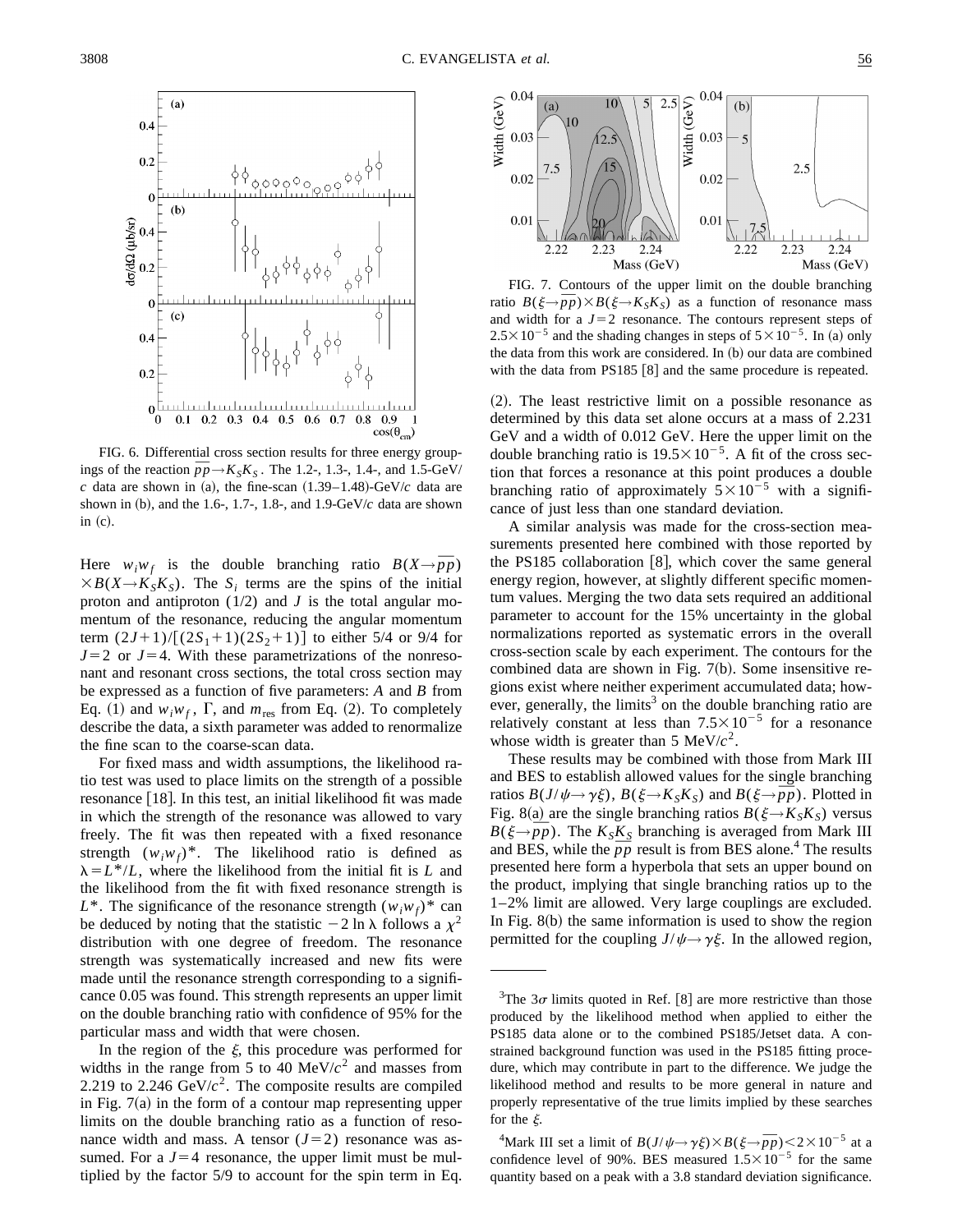

FIG. 8. Regions of allowed branching ratios. The solid lines represent the observed strengths of coupling of the  $\xi$  to  $K_S K_S$ (MARK III and BES) and  $\bar{p}p$  (BES only). The dashed lines are  $1\sigma$ limits. A portion of each plot is excluded by use of the Jetset data alone (cross hatched). Significantly tighter limits are set by the combined Jetset/PS185 data (single hatched).

the branching ratio is greater than 0.2%, which indicates a very strong coupling. An upper limit on  $B(J/\psi \rightarrow \gamma \xi)$  may also be inferred based on the total of all radiative decays, which is approximately 8%.

An examination of the broad scan reveals that the An examination of the broad scan reveals that the  $\bar{p}p \rightarrow K_S K_S$  cross section at 1.2 GeV/*c* (2.148 GeV/*c*<sup>2</sup>) appears significantly larger than is expected with the simple nonresonant parametrization. During the period of the fine scan, data were collected at two additional momenta below 1.2 GeV/*c*. These data, 0.61 and 0.85 GeV/*c*, were used for 1.2 GeV/c. These data, 0.61 and 0.85 GeV/c, were used for detector calibration. The  $\bar{p}p \rightarrow K_S K_S$  trigger was in operation, but the luminosity trigger was not. The integrated luminosity for these points was deduced by comparing the counting rates in simple coincidences formed by various triggering counters with those obtained at other momenta where the integrated luminosity was known. An extrapolation was used for the anticipated momentum dependence of the rates. The final values for these low-momentum points are given in Table I, where the errors reflect not only the small number of events, but also the additional uncertainties in the integrated luminosity and acceptance.

A complete view of the  $\bar{p}p \rightarrow K_S K_S$  total cross section is seen in Fig. 9, where all the world's data are represented. A resonance in the region of the 1.2-GeV/*c* point has been resonance in the region of the 1.2-GeV/c point has been<br>reported in several other channels including  $\bar{p}p \rightarrow \pi^0 \pi^0$  [28],  $\bar{p}p \rightarrow \bar{p}p$  [29],  $\bar{p}p \rightarrow \bar{n}n$  [30], and the  $\bar{p}p$  total cross section [31]. All find evidence for a structure near 2.150 GeV with a statistically consistent width in the range from 0.050 to 0.250 statistically consistent width in the range from 0.050 to 0.250<br>GeV/ $c^2$ . The fit by the BES collaboration of the  $\bar{p}p$  spectrum GeV/*c*<sup>-</sup>. The fit by the BES collaboration of the *pp* spectrum<br>in  $J/\psi \rightarrow \gamma \bar{p}p$  also included such a structure at 2.144 GeV/*c*<sup>2</sup> [7]. A  $2^{+\frac{1}{4}}$  resonance, known as the  $f_2(2150)$ , is associated with this collection of observations by the Particle Data Group [11]. When the data below 1.8  $GeV/c^2$  in the Group [11]. When the data below 1.8 GeV/ $c^2$  in the  $\bar{p}p \rightarrow K_S K_S$  summary are fit with a freely floating Breit-Wigner permitted to sum incoherently with the background, one finds that the data are consistent with this resonance,



FIG. 9. The world's data for the reaction  $\bar{p}p \rightarrow K_S K_S$ . Other data are taken from Refs.  $[8,12,19-27]$ .

having a double branching ratio of  $w_i w_f = 27\frac{+9}{27} \times 10^{-5}$  at  $2.139_{-0.009}^{+0.008}$  GeV/ $c^2$  having a width of  $0.056_{-0.016}^{+0.031}$  GeV/ $c^2$ . The  $\chi^2$  per degree of freedom for this fit was 28.9/40, compared with 60.7/43 when fit with no resonance.

#### **V. CONCLUSIONS**

We have reported new results on a search for the  $\xi(2220)$ we have reported new results on a search for the  $\xi$ (2220)<br>in the formation channel  $\bar{p}p \rightarrow K_S K_S$ . No evidence for the  $\xi(2220)$  was found. Combining these results with those from earlier work at LEAR by the PS185 experiment  $\lceil 8 \rceil$  sets new limits on the double branching ratio product  $B(\xi \rightarrow \bar{p}p) \times B(\xi \rightarrow K_S K_S)$  for a wide range of mass and width assumptions of the  $\xi$ . For mass and width combinations appropriate to the radiative  $J/\psi$  findings, the double branching ratios are all less than  $7.5 \times 10^{-5}$  at a confidence level of 95%. The implications of this limit are that the coulevel of 95%. The implications of this limit are that the coupling of the  $\xi(2220)$  to the final states  $K\overline{K}$  and  $\overline{p}p$  is very small, at the level of 1% or less. Given these results in combination with other measurements of the  $\xi(2220)$ , the question arises, if the channels in which the  $\xi(2220)$  has been observed are not its primary decay modes, to which channels does it strongly couple? In a study of the  $\pi^0 \pi^0$ ,  $\eta \eta$ , and  $\phi \phi$ final states, our experiment establishes similar limits  $[32]$ . If the  $\xi(2220)$  does indeed couple to  $\overline{p}p$  at the level reported by BES, then greater than 90% of its decays have yet to be discovered.

#### **ACKNOWLEDGMENTS**

We thank the teams of the CERN Antiproton Complex, in particular the LEAR staff. This work has been supported in part by CERN; the German Bundesministerium für Bildung, Wissenschaft, Forschung und Technologie; the Italian Istituto Nazionale di Fisica Nucleare; the Swedish Natural Science Research Council; the Norwegian Research Council; and the United States National Science Foundation, under Contract No. NSF PHY 94-20787.

- [1] G. S. Bali *et al.*, Phys. Lett. B **309**, 378 (1993); J. Sexton, A. Vacarino, and D. Weingarten, Phys. Rev. Lett. **75**, 4563  $(1994).$
- [2] F. E. Close, Rep. Prog. Phys. 51, 833 (1988); T. H. Burnett and S. R. Sharpe, Annu. Rev. Nucl. Part. Sci. 40, 327 (1990).
- [3] C. Amsler and F. Close, Phys. Lett. B **353**, 3858 (1995); C. Amsler and F. Close, Phys. Rev. D 53, 295 (1996); J. Sexton, A. Vacarino, and D. Weingarten, Phys. Rev. Lett. **75**, 4563  $(1995).$